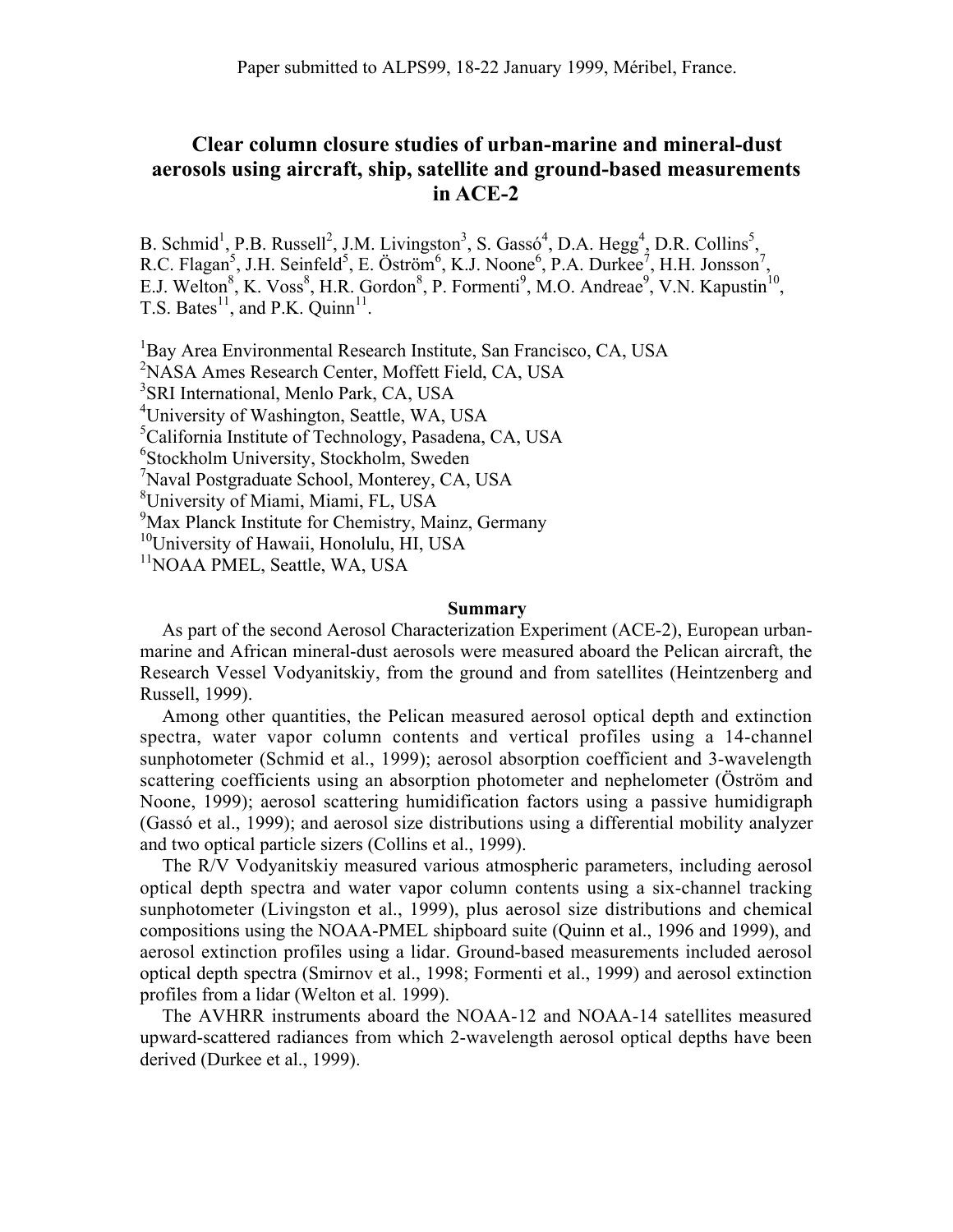The purpose of this paper is to show results of a variety of comparisons between properties measured by different techniques or derived from other measurements using models. Examples include:

- Optical depth spectra
	- Measured by sunphotometer (Fig. 1, Fig. 2),
	- Derived by integrating vertical profiles of humidified scattering coefficient and absorption coefficient
	- Derived by integrating vertical profiles of size distribution using hygroscopic growth factors and model refractive index spectra (combined according to internal and external mixing models)
	- Derived from AVHRR radiances (Fig. 2)
- Extinction spectra
	- Derived by vertically differentiating sunphotometer optical depth spectra (Fig. 1),
	- Derived from in situ measurements of scattering coefficient, absorption coefficient, and humidification factor,
	- Derived from in situ measurements of size distribution, hygroscopic growth factors, and model refractive index spectra
- Particle size distributions
	- Measured in situ,
	- Derived by inverting optical depth or extinction spectra,
	- \* Derived from AVHRR spectral radiance ratios using the bimodal model employed in retrieving optical depths
- Single-scatter albedo spectra
	- Calculated from measured size distributions and model refractive index spectra, using various internal and external mixing models
	- Derived from measured aerosol absorption and scattering coefficients
	- -\* Used in retrieving optical depths from AVHRR spectral radiances
- \* Scattering phase functions
	- Calculated from measured size distributions and model refractive index spectra, using various internal and external mixing models, including possible shape effects
	- Calculated as above, but using size distributions retrieved from optical depth or extinction spectra
	- Used in retrieving optical depths from AVHRR spectral radiances
- Water vapor column contents
	- Derived from sunphotometer transmission spectra
	- \* Derived from satellite-measured radiances
	- Derived by integrating in situ water vapor profiles

Items denoted by \* are comparisons where results are not available yet. Initial comparisons have shown that achieving closure, or mutual consistency, depends critically on the methods used to account for aerosol hygroscopic growth, scattering humidification factors, and the particle-size cutoffs of different sampling instruments.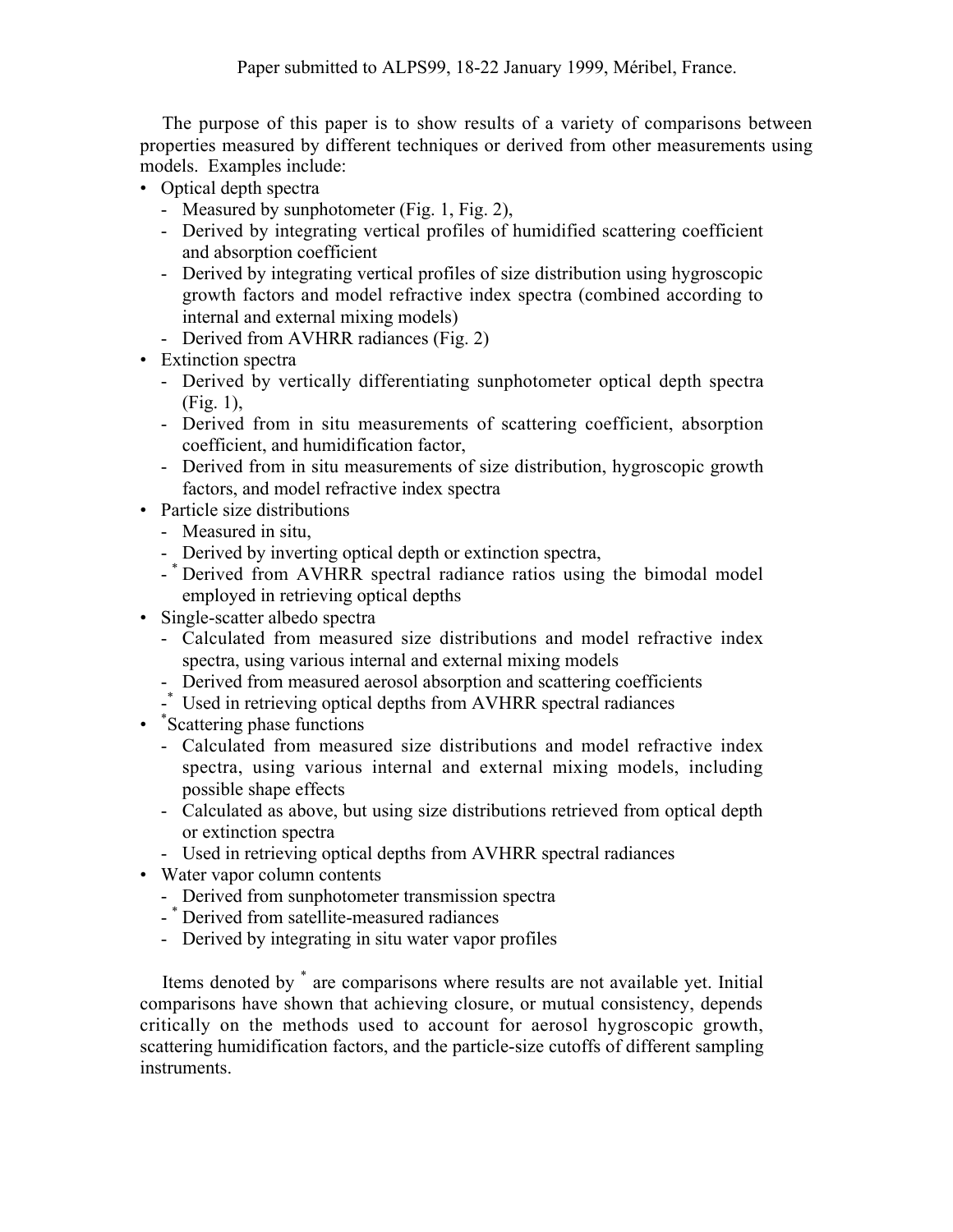## **References**

- Collins D.R., H.H. Jonsson, R.C. Flagan, J.H. Seinfeld, K.J. Noone, E. Öström, D.A. Hegg, S. Gassó, P.B. Russell, J.M. Livingston, B. Schmid, and L.M. Russell, "In situ aerosol size distributions and clear column radiative closure during ACE-2." *Tellus* (submitted) 1999.
- Durkee, P.A., Nielsen, K.E., Russell, P.B., Schmid, B., Livingston, J.M., Collins, D., Flagan, R. C., Seinfeld, J. H., Noone, K. J., Ostrom, E. Gassó, S., Hegg, D., Bates, T. S., Quinn, P.K.: "Regional aerosol properties from satellite observations: ACE-1, TARFOX and ACE-2 results." *Tellus* (submitted) 1999.
- Formenti P., M.O. Andreae and J. Lelieveld: "Measurements of aerosol optical depth in the North Atlantic free troposphere: results from ACE-2." *Tellus* (submitted) 1999.
- Gassó S., D.A. Hegg, K. Noone, D.S. Covert, B. Schmid, P.B. Russell, J.M. Livingston, P.A. Durkee, H. Jonsson, "Influence of humidity on the aerosol scattering coefficient and its effect on the upwelling radiance during ACE2." *Tellus* (submitted) 1999.
- Heintzenberg J. and P.B. Russell, "An Overview of the ACE 2 Clear Sky Column Closure Experiment (CLEARCOLUMN)" *Tellus* (submitted) 1999.
- Livingston, J.M., V. Kapustin, B. Schmid, P.B. Russell, P.A. Durkee, T. Bates, P.K. Quinn, "Shipboard sunphotometer measurements of aerosol optical depth spectra during ACE-2." *Tellus* (submitted) 1999.
- Öström E. and K.J. Noone, Vertical profiles of aerosol scattering and absorption measured in situ during the North Atlantic Aerosol Characterization Experiment. *Tellus* (submitted) 1999.
- Quinn P.K., D.J. Coffman, T.S. Bates, and D.S. Covert: "Chemical and optical properties of ACE 2 aerosol." *Tellus* (submitted) 1999.
- Quinn P.K., V.N. Kapustin, T.S. Bates, and D.S. Covert: "Chemical and optical properties of marine boundary layer aerosol particles of the mid-Pacific in relation to sources and meteorological transport" *J. Geophys. Res.*, Vol.101, No. D3, 6931-6951
- Schmid B., J.M. Livingston, P.B. Russell, P.A. Durkee, H.H. Jonsson, D.R. Collins, R.C. Flagan, J.H. Seinfeld, S. Gassó, D.A. Hegg, E. Öström, K.J. Noone, E.J. Welton, K. Voss, H.R. Gordon, P. Formenti, and M.O. Andreae:"Clear sky closure studies of lower tropospheric aerosol and water vapor during ACE-2 using airborne sunphotometer, airborne in-situ, space-borne, and ground-based measurements." *Tellus* (submitted) 1999.
- Smirnov A., B.N. Holben, I. Slutsker, E.J. Welton, and P. Formenti: "Optical properties of Saharan dust during ACE-2" *J. Geophys. Res*., in press, November 1998.
- Welton E.J., K.J. Voss, H.R. Gordon, H. Maring, A. Smirnov, B. Holben, B. Schmid, J.M. Livingston, P.B. Russell, P.A. Durkee, P. Formenti, M.O. Andreae: "Groundbased Lidar Measurements of Aerosols During ACE-2." *Tellus* (submitted) 1999.